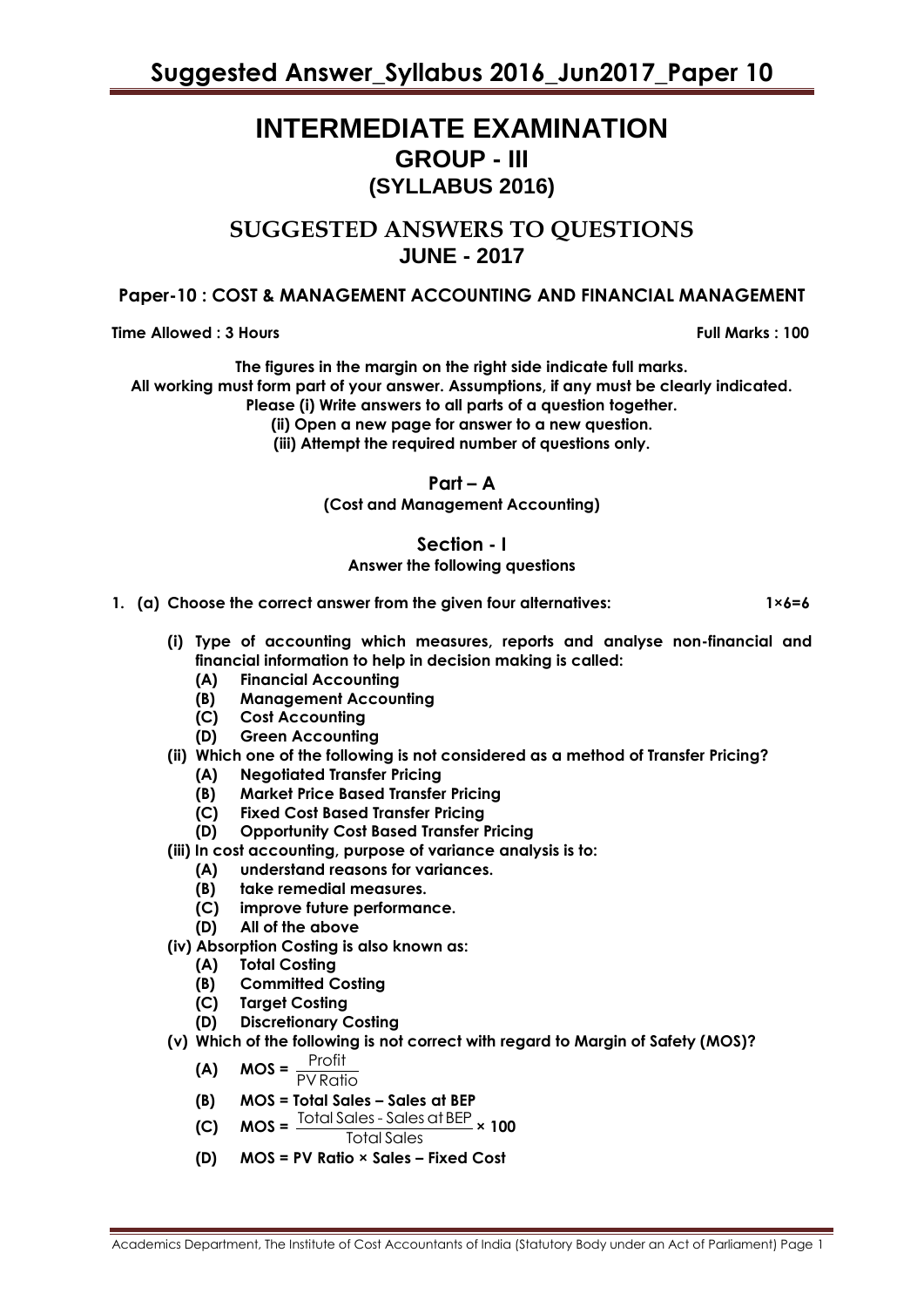# **Suggested Answer\_Syllabus 2016\_Jun2017\_Paper 10**

- **(vi) Which one of the following is not to be considered for preparing a production budget?**
	- **(A) The production plan of the organization**
	- **(B) The Sales Budget**
	- **(C) Research and Development Budget**
	- **(D) Availability of Raw Materials**

# **(b) Match Column A with Column B: 1×4=4**

| Column 'A' |                        | Column 'B'                                        |  |
|------------|------------------------|---------------------------------------------------|--|
|            | 1. Learning Curve      | (A) Negotiated Pricing                            |  |
|            | 2. Zero Base Budgeting | (B) Human Phenomenon                              |  |
|            | 3. Transfer Price      | (C) Fixed Costs are charged to Cost of Production |  |
|            | 4. Absorption Costing  | (D) Discretionary Cost                            |  |

## **(c) State whether the following statements are True or False: 1×4=4**

- **(i) Standard Costs are arrived on the basis of costs incurred in the past.**
- **(ii) Experience Curve effects are reinforced when two or more products share a common resource.**
- **(iii) Preparation of a Master Budget precedes preparation of Functional Budgets.**
- **(iv) Other variables remaining constant, a hike in selling price per unit will lower the Break Even Point.**

#### **Answer:**

| $(a)$ (i) | (B) |
|-----------|-----|
|-----------|-----|

- $(ii)$   $(C)$ (iii) (D)
- $(iv)$   $(A)$
- (v) (D)
- (vi) (C)
- (b) (1) (B)
	- (2) (D)  $(A)$
	- $(4)$   $(C)$
- (c) (i) False
	- (ii) False
		- (iii) False
		- (iv) True

# **Section - II**

**Answer any three questions from Question No. 2, 3, 4 and 5. Each Question carries 12 Marks.**

- **2. (a) The anticipated sales of Electronic Corporation Ltd. is** ` **4,00,000 and unit selling price is** ` **20 each. The per unit cost of direct material is** ` **9, labour is** ` **3 and other variable expenses are** ` **3 per unit. The company is earning a net profit of 5% and to improve the profitability, the following proposals were discussed at the Executive Committee Meeting:**
	- **(i) The present administrative setup is on the regional basis and it was felt that centralization will reduce the fixed cost by** ` **12,000.**
	- **(ii) The Production Manager has agreed that he will try to work on a cost reduction programme which will reduce the cost by** ` **1 per unit but there will be little impact on the quality which will be negligible to the customer.**
	- **(iii) The Sales Manager opposed the two proposals and suggests that it may be possible to increase the number of units sold by 20%, provided the selling price is reduced by 5%.**

Academics Department, The Institute of Cost Accountants of India (Statutory Body under an Act of Parliament) Page 2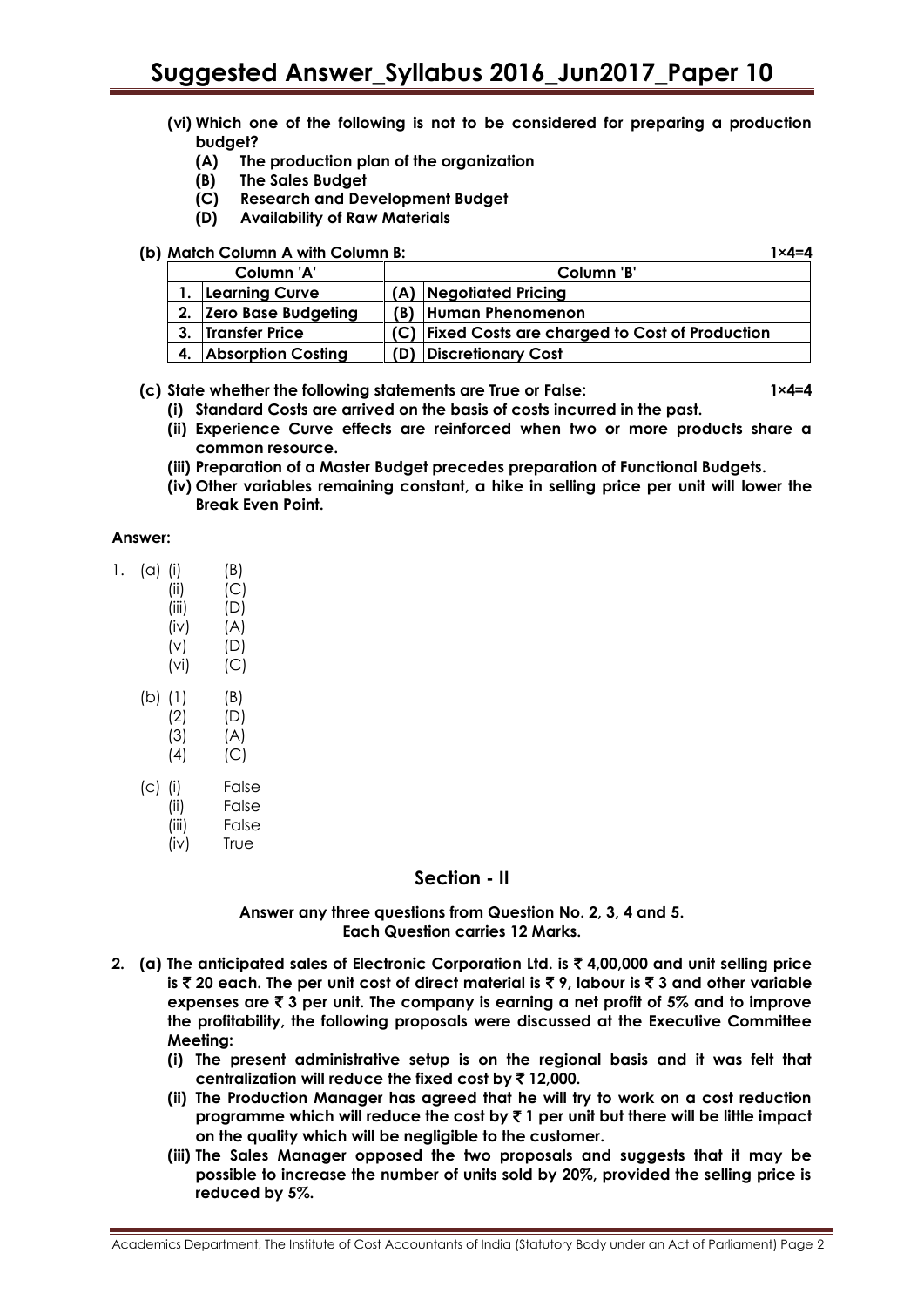**(iv) Alternatively, as per Sales Manager, if the selling price is increased by 10%, the sales number of units will be reduced by 5%.**

**As the Cost and Management Accountant of the company, evaluate the aforesaid four proposals and also put forward your suggestions to improve the situation.**

**(b) Calculate Margin of Safety from the following information:**

**Sales** ` **30,00,000; Fixed expenses** ` **9,00,000; Profit** ` **6,00,000 8+4=12**

#### **Answer:**

#### **2. (a)**

| Particulars                   | Per Unit $(\bar{\tau})$ | Total (₹) |
|-------------------------------|-------------------------|-----------|
| Sales (20,000 units)          | 20                      | 4,00,000  |
|                               |                         |           |
| <b>Variable Costs</b>         |                         |           |
| -Direct Materials             |                         | 1,80,000  |
| -Labour                       | 3                       | 60,000    |
| -Other variable Expenses      | 3                       | 60,000    |
| Total variable cost           | .5                      | 3,00,000  |
| Contribution                  |                         | 1,00,000  |
| Less: Profit @ 5% of 4,00,000 |                         | 20,000    |
| <b>Total Fixed Cost</b>       |                         | 80,000    |

|                                               |                          | (ii)                       | (iii)          | (iv)         |
|-----------------------------------------------|--------------------------|----------------------------|----------------|--------------|
| Proposal                                      | Central                  | Variable                   | 20% increase   | 10% increase |
|                                               | administration           | cost                       | in Sales units | in Selling   |
|                                               | (Reduction in Reduction) |                            | with 5%        | price and 5% |
|                                               | F.C. by                  | by $\overline{\tau}$ 1 per | reduction in   | reduction in |
|                                               | ₹12,000)                 | unit                       | selling price  | sales units  |
| Sales (units)                                 | 20,000                   | 20,000                     | 24,000         | 19,000       |
| Selling price per unit (₹)                    | 20                       | 20                         | 19             | 22           |
| Variable cost (₹)                             | 15                       | 14                         | 15             | 15           |
| Contribution / unit                           |                          |                            |                |              |
| Total Contribution (そ)                        | 1,00,000                 | 1,20,000                   | 96,000         | 1,33,000     |
| Less: Fixed cost $(\bar{\tau})$               | 68.000                   | 80,000                     | 80,000         | 80,000       |
| Net Profit (₹)                                | 32.000                   | 40,000                     | 16,000         | 53,000       |
| Anticipated Profit (₹)                        | 20.000                   | 20,000                     | 20,000         | 20,000       |
| Increase (Decrease) in profit $(\bar{\zeta})$ | 12,000<br>$\pm$          | $(+)20,000$                | $-14,000$      | $(+)33,000$  |

**Conclusion:** The proposal of Sales Manager (i.e., iii) is not at all acceptable as this will result in loss of  $\bar{\tau}$  4,000. The proposal (ii), with a profit of  $\bar{\tau}$  20,000, will have little impact on quality. This proposal is fraught with marketing dangers. The lower quality of the product will have long-range disadvantages, as compared to the product of the competitors. The Sales Manager's proposal – (iv) is really attractive, as it will fetch additional profit worth  $\bar{\tau}$  33,000. The proposal – (i) will yield additional profit of  $\bar{\tau}$  12,000. As Cost and Management Accountant of the company, I will recommend combination of proposals (i) and (iv).

**(b)** P/V Ratio = (Fixed expenses + Profit / Sales) × 100  $= ₹$  [(9,00,000 + 6,00,000) / 30,00,000] × 100  $= (15,00,000 / 30,00,000) \times 100$  = 50% Margin of Safety = Profit ÷ P/V Ratio =  $6.00,000 \div 50\% = 12,00,000$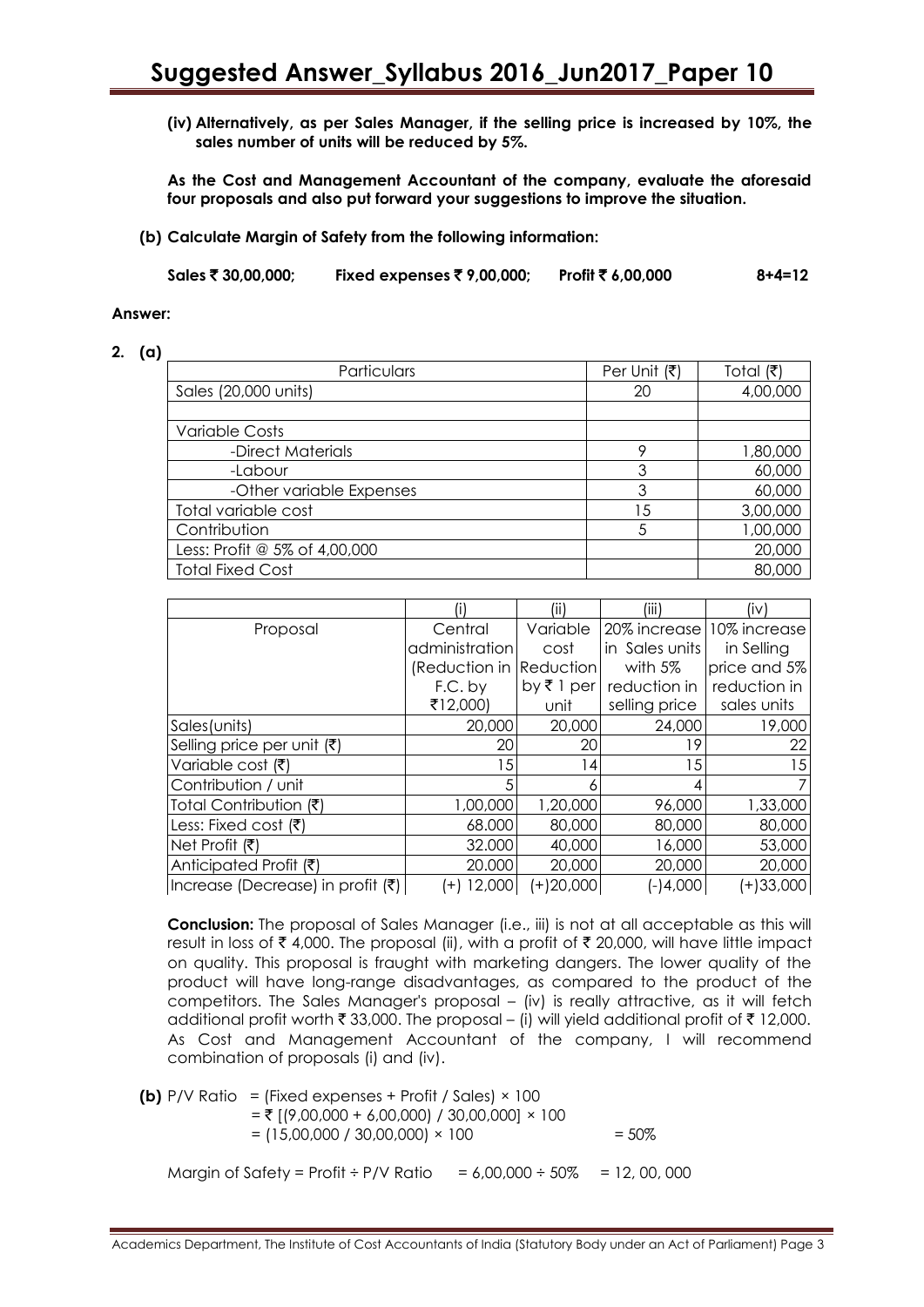**3. (a) In MJ Limited the standard set for material consumption was 100 kg. @** ` **2.25 per kg. In a cost period:**

**Opening stock was 100 kg. @ ₹ 2.25 per kg.** 

**Purchases made 500 kg. @ ₹ 2.15 per kg.** 

**Consumption 110 kg.**

- **As a Cost and Management Accountant you have to calculate:**
- **(i) Material Usage Variance, and**
- **(ii) Material Price Variance in the following three situations:**
	- **(A) When variance is calculated at point of purchase.**
	- **(B) When variance is calculated at point of issue on FIFO basis.**
	- **(C) When variance is calculated at point of issue on LIFO basis.**
- **(b) From the following information compute the Fixed Overhead Variance, Expenditure Variance and Volume Variance:**

|                                  | Budget Expenses (₹) | Actual Expenses (₹)  |
|----------------------------------|---------------------|----------------------|
| <b>Fixed Overheads</b>           | 40,000              | 40,800               |
| Units of Production              | 20,000              | 20,800               |
| Time for each unit of production | 2 hours             |                      |
| Actual Hours worked              |                     | 40.200               |
|                                  |                     | $\ddot{\phantom{a}}$ |

## **Answer:**

3. (a) (i) MJ Limited

Computation of Material Usage Variance Material Usage Variance = SQSP - AQSP  $= SP(SQ - AQ)$ 

$$
= 2.25(100 - 110)
$$
  
= 22.50 (A)

- (ii) (1) When Variance is calculated at the point of purchase:
	- Price variance = AQSP AQAP  $= (110 \times 2.25) - (110 \times 2.15)$ 
		- $= 11(F)$
	- (2) When variance is calculated at the point of Issue on FIFO basis Price variance = AQSP - AQAP

$$
= (110 \times 2.25) \cdot ([100 \times 2.25] + [10 \times 2.15])
$$

$$
= 1 (F)
$$

- (3) When variance is calculated at the point of issue on LIFO basis Price variance = AQSP - AQAP
	- $= (110 \times 2.25) (110 \times 2.15)$
	- $= 247.50 236.50$  $= 11(F)$
- (b) Fixed Overhead Cost Variance = 41600 40800 = 800 (F) Expenditure Variance = 40000 – 40800 – 800 (A) Volume Variance = 41600 – 40000 = 1600 (F)
- **4. (a) A company is at present working at 90% of its capacity and producing 13,500 units per annum. It operates a flexible budgetary control system. The following figures are obtained from its budget:**

|                          | 90%       | 100%      |
|--------------------------|-----------|-----------|
|                          | (₹)       | (₹)       |
| <b>Sales</b>             | 15,00,000 | 16,00,000 |
| <b>Fixed expenses</b>    | 3,00,500  | 3,00,600  |
| Semi-fixed expenses      | 97,500    | 1,00,500  |
| <b>Variable expenses</b> | 1,45,000  | 1,49,500  |

**6+6=12**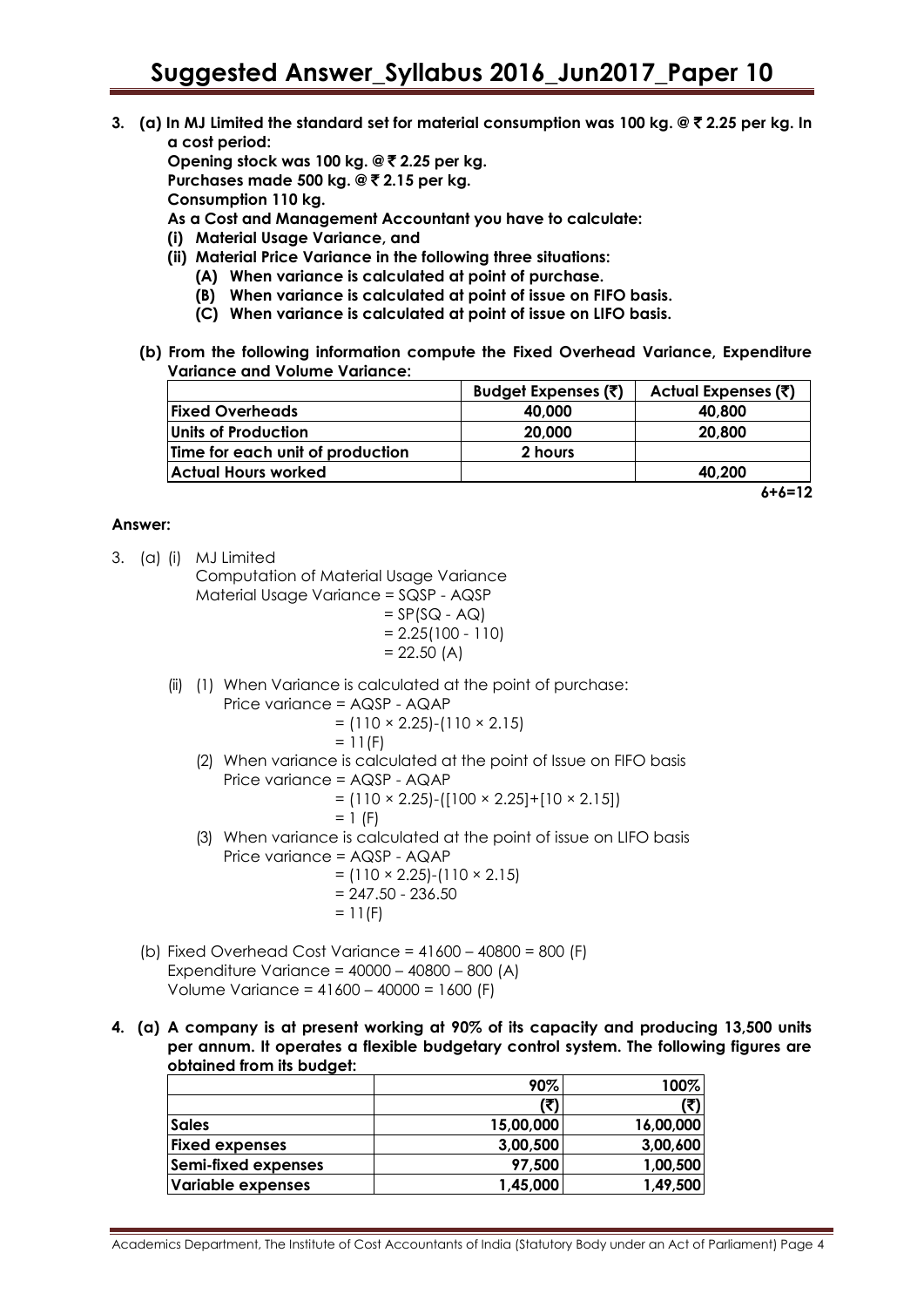**Units made 13,500 15,000 Labour and material costs per unit are constant under present conditions. Profit margin is 10%.**

- **(i) You are required to determine the differential cost of producing 1,500 units by increasing capacity to 100%?**
- **(ii) What would you recommend for an export price for these 1,500 units if overseas prices are much lower than indigenous prices?**
- **(b) A company has two divisions, manufacturing and assembly. At a normal volume of 250,000 units of component YPY per year, production costs per unit are:**

| <b>Direct materials</b>   | 40    |
|---------------------------|-------|
| <b>Direct labour</b>      | 20    |
| Variable factory overhead | 12    |
| Fixed factory overhead    | 42    |
| Total                     | ₹ 114 |

**The manufacturing division has been manufacturing and selling 2,50,000 components per year to outside buyers for** ` **136 each. However, the division can manufacture 350,000 components per year. The assembly division has been buying the components from outside suppliers for** ` **130 each. The assembly division has offered to purchase 90,000 units of component YPY from the manufacturing division at the rate of** ` **104 per unit. Should the manager of Electrical Division accept the offer? Will an internal transfer be of any benefit to the company? 6+6=12**

## **Answer:**

## **4. (a)**

| Computation of material and labour cost    |          |           |  |  |  |
|--------------------------------------------|----------|-----------|--|--|--|
| Particulars                                | ₹        |           |  |  |  |
| Sales at present                           |          | 15,00,000 |  |  |  |
| (-)Profit @ 10%                            |          | 1,50,000  |  |  |  |
| Total cost                                 |          | 13,50,000 |  |  |  |
| (-) All costs other than material & labour |          |           |  |  |  |
| Fixed expenses                             | 3,00,500 |           |  |  |  |
| Semi-fixed expenses                        | 97,500   |           |  |  |  |
| Variable expenses                          | 1,45,000 | 5,43,000  |  |  |  |
| Material & Labour cost                     |          | 8,07,000  |  |  |  |

(i) Statement showing differential cost of 1500 units:

| <b>Particulars</b>                                                                                                                                                            |        |
|-------------------------------------------------------------------------------------------------------------------------------------------------------------------------------|--------|
| Material & Labour (8,07,000 × 1500/13,500)                                                                                                                                    | 89,667 |
| Fixed expenses (3,00,600-3,00,500)                                                                                                                                            | 100    |
| Semi-fixed expenses (1,00,500-97,500)                                                                                                                                         | 3,000  |
| Variable expenses (1,49,500-1,45,000)                                                                                                                                         | 4,500  |
| Differential cost                                                                                                                                                             | 97,267 |
| $D^{\text{eff}}_{\text{total}}$ and $\mu_{\text{total}}$ $\mu_{\text{total}}$ $D^{\text{eff}}_{\text{total}}$ $D^{\text{eff}}_{\text{total}}$ $D^{\text{eff}}_{\text{total}}$ |        |

Differential cost per unit =  $97,267/1,500 = ₹ 64.84$ .

- (iii) The minimum price for these 1,500 units should not be less than  $\bar{\tau}$  64.84.
- (b) Manufacturing Division manager should accept. As there is surplus capacity, the relevant costs to the division is the VC, i.e.,  $\bar{\tau}$  72 per component

The increased Contribution Margin to the Manufacturing Division would be 90,000 ×  $( ₹ 104 - 72) = ₹ 2,88,000.$ 

The company would be better off with an internal transfer. Currently paying  $\bar{\tau}$  130 for components that could be made internally for incremental cost of  $\bar{\tau}$  72, the company would save 90,000 × (130 -72) = ₹ 5,22,000 per year.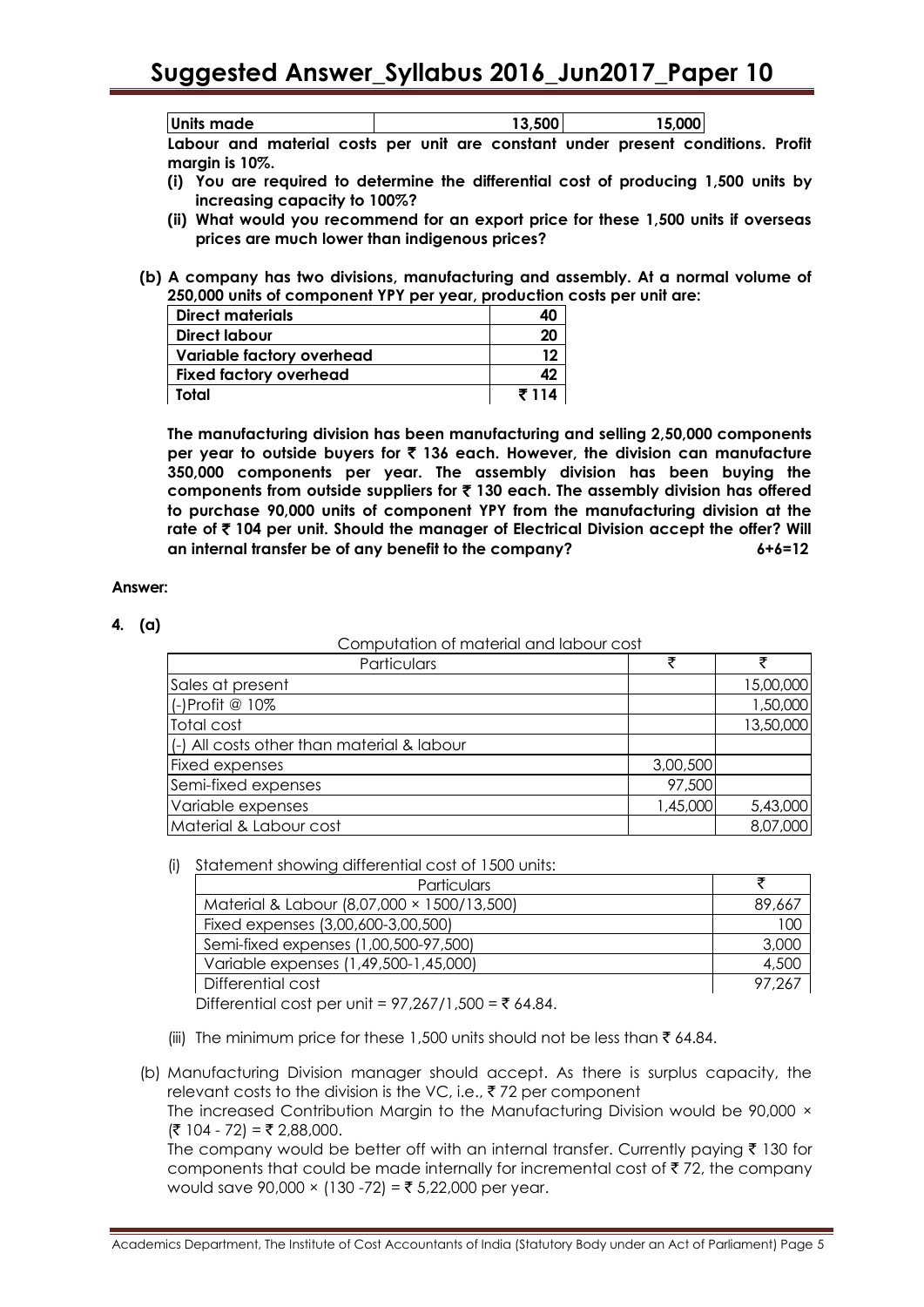- **5. Write short note on any three of the following: 4×3=12**
	- **(a) Differential Cost**
	- **(b) Angle of Incidence**
	- **(c) Principal Budget Factor**
	- **(d) Learning Curve**

# **Answer:**

- **5. (a) Differential Cost** is the change in the costs which results from the adoption of an alternative course of action. The alternative actions may arise due to change in sales volume, price, product mix (by increasing, reducing or stopping the production of certain items), or methods of production, sales, or sales promotion, or they may be due to 'make or buy' take or refuse' decisions. When the change in costs occurs due to change in the activity from one level to another, differential cost is referred to as incremental cost or detrimental cost.
	- **(b) Angle of incidence:** Angle of Incidence is an angle formed at the intersection point of total Sales line and total cost line in a formal break even chart. If the angle is larger, the rate of growth of profit is higher and if the angle is lower, the rate of growth of profit is lower. So, growth of profit or profitability rate is depicted by Angle of Incidence.
	- **(c) Principal Budget Factor:** Budgets cover all the functional areas of the organisation. For the effective implementation of the budgetary system, all the functional areas are to be considered which are interlinked. Because of these interlinks, certain factors have the ability to affect all other budgets. Such factor is known as principle budget factor.

Principal Budget factor is the factor the extent of influence of which must first be assessed in order to ensure that the functional budgets are reasonably capable of fulfillment. A principal budget factor may be lack of demand, scarcity of raw material, non-availability of skilled labour, inadequate working capital etc. If for example, the organisation has the capacity to produce 2500 units per annum. But the production department is able to produce only 1800 units due to non-availability of raw materials. In this case, non-availability of raw materials is the principal budget factor (limiting factor). If the sales manger estimates that he can sell only 1500 units due to lack of demand. Then lack of demand is the principal budget factor. This concept is also known as key factor, or governing factor. This factor highlights the constraints with in which the organisation functions.

**(d) Learning Curve:** It is essentially a measure of the experience gained in production of an article by an organization. As more and more units are reproduced, workers involved in production become more efficient than before. Each subsequent unit takes fewer man hour to produce. The learning curve exists during a worker's start up or familiarization period on a particular job. After the limits of experimental learning are reached, productivity tends to stabilize and no further improvement is possible.

The learning curve will pass through three different phases. In the first phase, there will be gradual increase in production rate until the maximum expected rate is reached and this phase is generally steep. In the second phase, the learning rate will gradually deteriorate because of the limitations of equipment. In the third phase, the production rate begins to decrease due to a reduction in customer requirements and increase in costs.

Under the Learning curve model, the cumulative average time per unit produced is assumed to fall by a constant percentage every time total output of the unit doubles.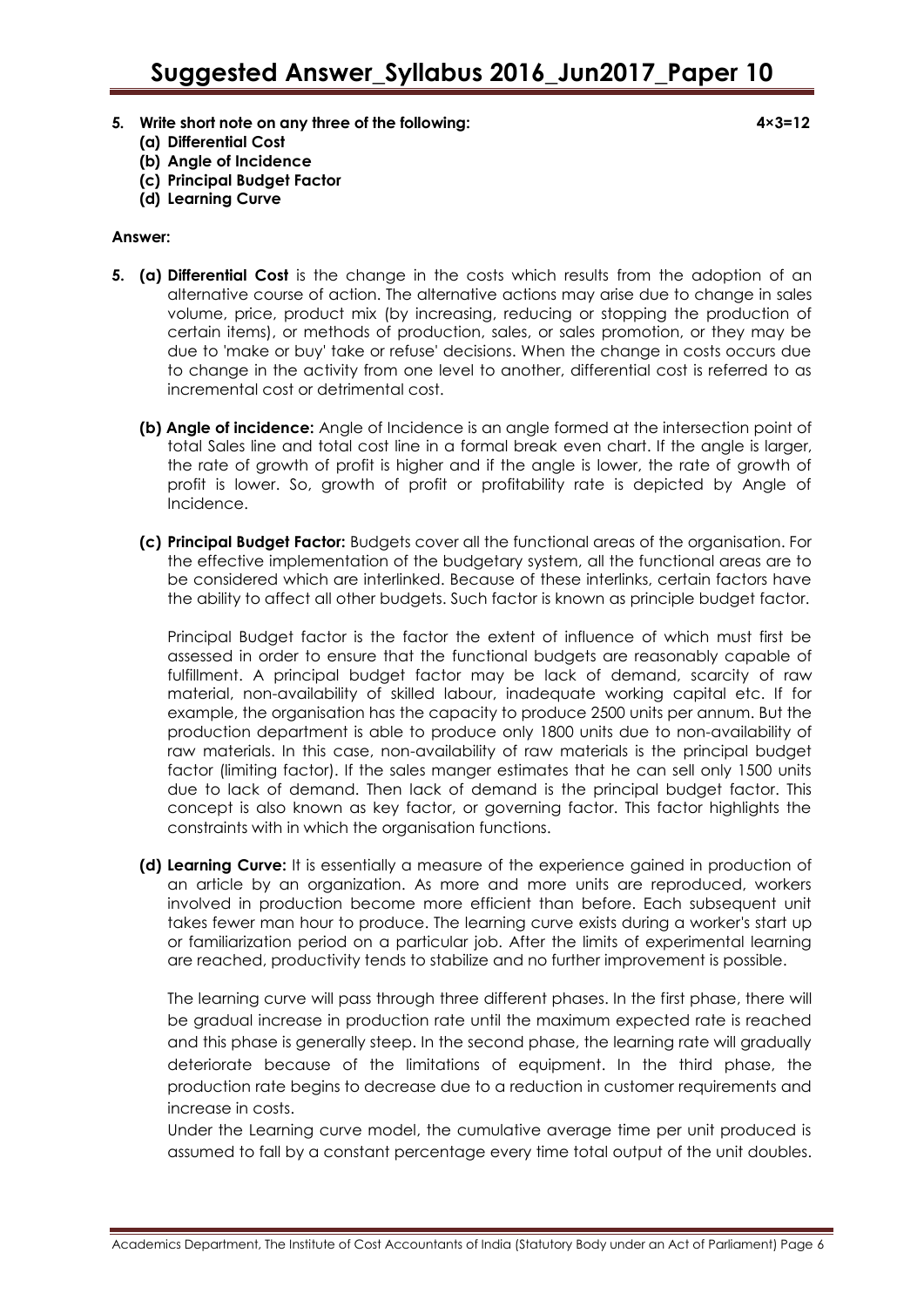Learning curve is a geometrical operation, as the identical operation is increasingly repeated.

Learning curve is essentially a measure if the experience gained in production of an article by an organization. As more and more units re-produced, workers involved in production become more efficient than before. Each subsequent unit takes fewer man-hours or produce. The Learning curve exists during a worker's start up or familiarization period on a particular job. After the limits of experimental learning are reached, productivity tends to stabilize and no further improvement is possible. The learning curve ratio can be calculated with the help of the following formula:

Average Cost of First 2 Units

Learning curve ratio = Average Labour Cost of First Units

# **Graphical presentation of learning curve**

The learning curve (not to be confused with experience curve) is a graphical representation of the phenomenon explained by Theodore P. Wright in his "Factors Affecting the Cost of Airplanes", 1936. It refers to the effect that learning had on labour productivity in the aircraft industry, which translates into a relation between the cumulative number of units produced (X) and the average time (or labour cost) per unit (Y), which resulted in a convex downward slope, as seen in the adjacent diagram.

**There is a simple rationalisation behind all this:** the more units produced by a given worker, the less time this same worker will need to produce the following units, because he will learn how to do it faster and better. Therefore, when a firm has higher cumulative volume of production, its time (or labour cost) per unit will be lower. Wright's learning curve model is defined by the following function:

$$
Y = \alpha \times \frac{\text{Log}_b}{\text{Log}_2}
$$

where:

Y = average time (or labour cost) per unit

a = time (or labour cost) per unit

X = cumulative volume of production

 $b =$  learning rate  $(\%)$ 



Cumulative volume of production

Some important implications arise from this curve. If the time (or labour cost) per unit decreases as the cumulative output increases, this will mean that firms that have been producing more and for a longer period, will have lower average time per unit and thus dominate the market.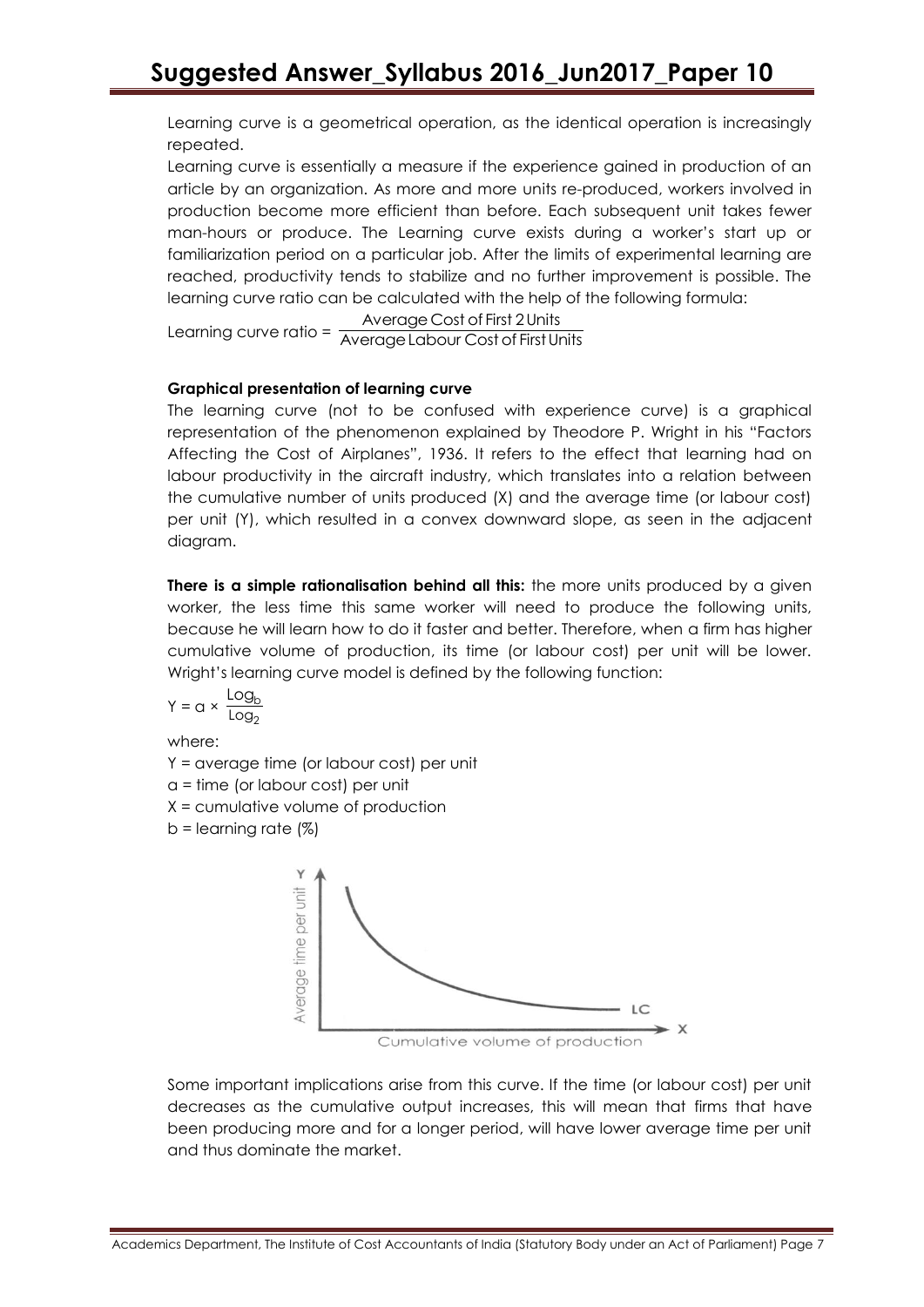# **Part – A**

# **(Financial Management)**

# **Section - III**

- **6. Answer the following questions:** 
	- **(a) Choose the correct answer from the given four alternatives: 1×6=6**

- **(i) Which of the following is the main objective of financial management?**
	- **(A) Revenue Maximisation**
	- **(B) Profit Maximisation**
	- **(C) Wealth Maximisation**
	- **(D) Cost Minimisation**
- **(ii) Which one of the following activities is outside the purview of financing decision in financial management?**
	- **(A) Identification of the source of funds**
	- **(B) Measurement of the cost of funds**
	- **(C) Deciding on the time of raising the funds**
	- **(D) Deciding on the utilization of the funds**
- **(iii) A firm has a capital of** ` **10 lakhs, sales of** ` **5 lakhs, gross profit of** ` **2 lakhs and expenses of Rs.1 lakh. The Net Profit Ratio is:**
	- **(A) 50%**
	- **(B) 40%**
	- **(C) 20%**
	- **(D) 10%**
- **(iv) Which of the following forms of equity financing is especially designed for funding High Risk & High Reward projects?**
	- **(A) ADR**
	- **(B) GDR**
	- **(C) FCCB**
	- **(D) Venture Capital**
- **(v) A process through which loans and other receivables are underwritten and sold in a form of asset is known as:**
	- **(A) Factoring**
	- **(B) Forfeiting**
	- **(C) Securitisation**
	- **(D) Bill Discounting**
- **(vi) In Net Profit Ratio, the denominator is:**
	- **(A) Credit Sales**
	- **(B) Net Sales**
	- **(C) Cost of Sales**
	- **(D) Cost of Goods Sold**

# **(b) Match Column 'A' with Column 'B. 1×4=4**

| Column 'A'          |     | Column 'B'                                          |  |  |
|---------------------|-----|-----------------------------------------------------|--|--|
| 1. Leverage         |     | (A) Control Limits                                  |  |  |
| 2. Stochastic Model |     | (B) Influence of one force over another             |  |  |
| 3. Commercial Paper |     | (C) Sold at Discount                                |  |  |
| 4. Factoring        | (D) | <b>Raise Short Term Finance through Receivables</b> |  |  |

- **(c) State whether the following statements are True or False: 1×4=4**
	- **(i) In case of mutually exclusive capital budgeting decision, all the feasible proposals may be accepted.**
	- **(ii) As per the Gordan Model, Ke=D1/P<sup>0</sup> + g, where K<sup>e</sup> = Cost of Equity, D<sup>1</sup> = Dividend, P<sup>0</sup> = Current market price of share and g = growth rate.**
	- **(iii) Gross Working Capital is the difference between total current assets and total current liabilities.**
	- **(iv) Working Capital Turnover Ratio may be classified under Activity Ratio.**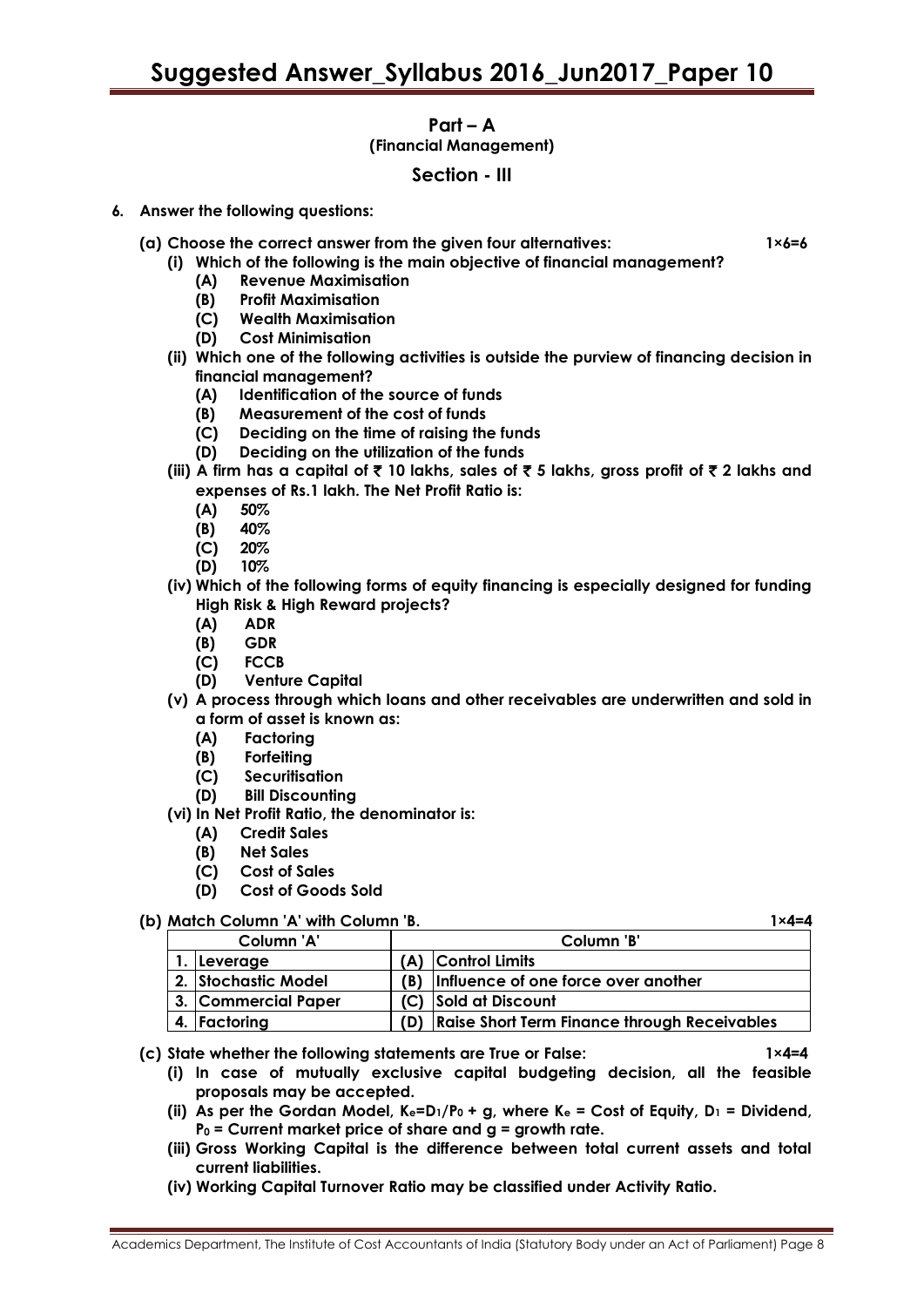#### **Answer:**

 $6.$ 

| (a) (i) |          | (C)     |
|---------|----------|---------|
|         | (ii)     | (D)     |
|         | (iii)    | (C)     |
|         | (iv)     | (D)     |
|         | (v)      | (C)     |
|         | (vi)     | (B)     |
| (b) (1) |          | (B)     |
|         | (2)      | (A)     |
|         | (3)      | (C)/(D) |
|         | (4)      | (D)/(C) |
| (c) (i) |          | False   |
|         | (ii)     | True    |
|         | (iii)    | False   |
|         | $\cdots$ | т.,     |

(iv) True

# **Section - IV**

#### **Answer any three questions from Question No. 7, 8, 9 and 10. Each Question carries 12 Marks.**

**7. (a) From the following information, prepare a summarized Statement of Assets and Liabilities as on 31st March, 2017:**

| (i) Working Capital     | ₹1,20,000 |      |
|-------------------------|-----------|------|
| (ii) Reserves & Surplus | ₹80,000   |      |
| (iii) Bank Overdraft    | ₹ 20,000  |      |
| (iv) Proprietary Ratio  |           | 0.75 |
| (v) Current Ratio       |           | 2.50 |
| (vi) Liquid Ratio       |           | 1.50 |

**Your workings should form a part of your answer.**

**(b) From the following Summarised Statement of Assets and Liabilities of XYZ Ltd., prepare a Statement of Changes in the Working Capital.**

|                                  | 31st March |                     |                                    | 31st March |          |
|----------------------------------|------------|---------------------|------------------------------------|------------|----------|
| <b>LIABILITIES</b>               |            | 2015 (₹)   2016 (₹) | <b>ASSETS</b>                      | 2015 (₹)   | 2016 (₹) |
| <b>Share Capital</b><br>Equity   |            |                     | 3,00,000 4,00,000 Goodwill         | 1,15,000   | 90,000   |
| 8% Preference Share Capital      |            |                     | 1,50,000 1,00,000 Land & Buildings | 2,00,000   | 1,70,000 |
| <b>Profit &amp; Loss Account</b> | 30,000     |                     | 48,000 Plant & Machinery           | 80,000     | 2,00,000 |
| <b>General Reserve</b>           | 40,000     |                     | 70,000 Debtors                     | 1,60,000   | 2,00,000 |
| <b>Proposed Dividend</b>         | 42,000     | 50,000 Stock        |                                    | 77,000     | 1,09,000 |
| <b>Creditors</b>                 | 55,000     |                     | 83,000 Bills Receivable            | 20,000     | 30,000   |
| <b>Bills Payable</b>             | 20,000     |                     | 16,000 Cash in hand                | 15,000     | 10,000   |
| <b>Provision for Taxation</b>    | 40,000     |                     | 50,000 Cash at Bank                | 10,000     | 8,000    |
|                                  |            | 6,77,000 8,17,000   |                                    | 6,77,000   | 8,17,000 |

**Following additional information are available:**

**(i) Depreciation of** ` **10,000 and** ` **20,000 have been charged on Plant & Machinery and Land & Buildings respectively in 2016.**

- **(ii) Interim dividend of** ` **20,000 has been paid in 2016.**
- **(iii) Income tax of** ` **35,000 has been paid in 2016. 8+4=12**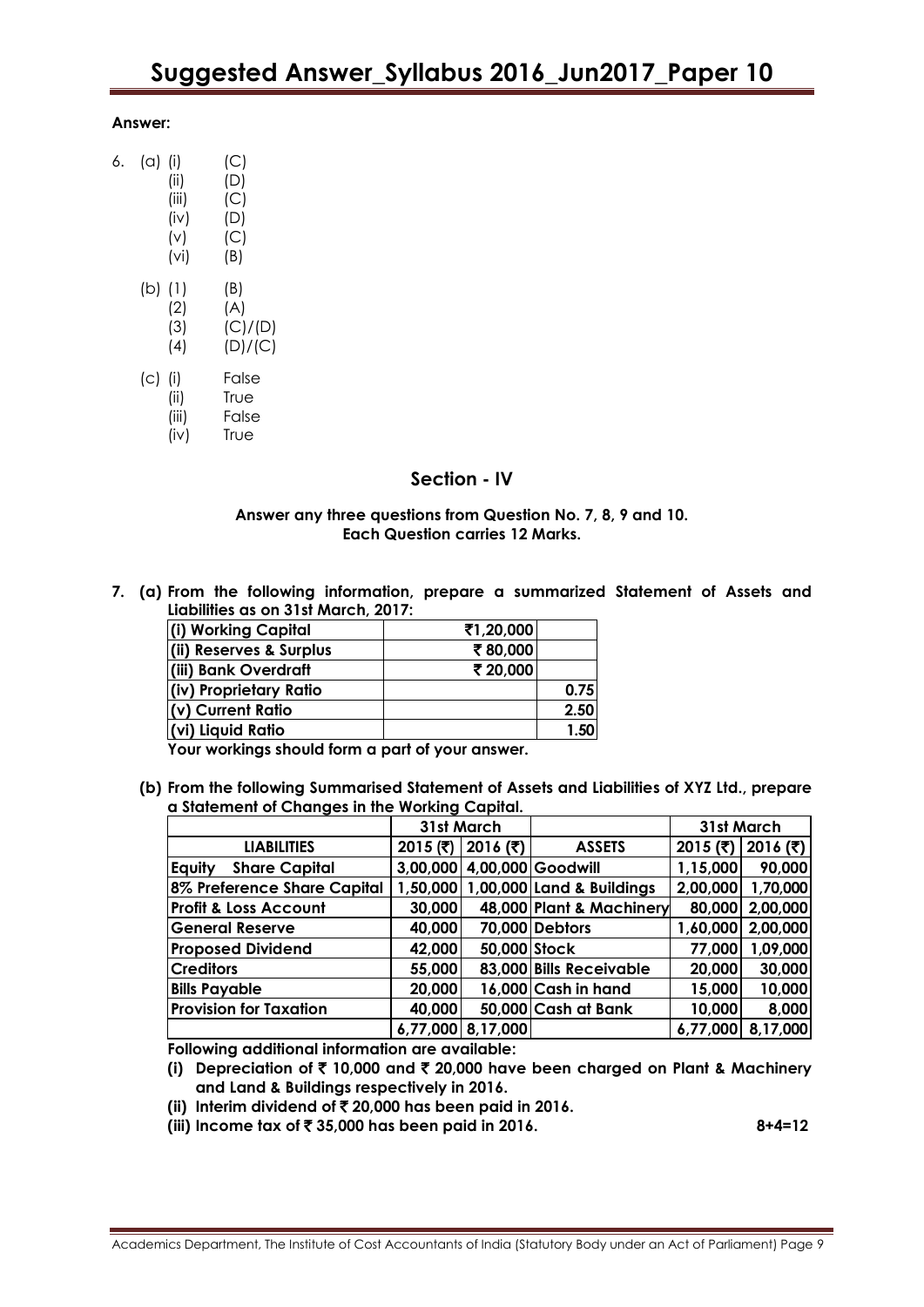# **Answer:**

- **7. (a) Working Notes:**
	- (i) **Current Ratio**= Current Assets (CA)/Current Liabilities(CL) = 2.50 i.e., 2.5 :1.0 Working Capital =  $\overline{5}$  1,20,000 Current Assets / Current Liabilities = 2.5  $CA = 2.5 CL$  $CA - CL = 1,20,000$  $2.5$  CL – CL = 1,20,000 1.5 CL = 1,20,000  $CL = 1,20,000$  1.5  $=$  ₹ 80,000  $CA = 2.5 CL$  $= 2.5 \times 80,000$  $= ₹ 2,00,000$

# **Note:**

Bank Overdraft =  $\overline{\tau}$  20,000 Other CL  $=\frac{760,000}{6}$  (balancing figure)  $CL = ₹ 80,000$ 

- (ii) **Liquid Ratio=** Quick Assets/CL (Excluding Overdraft) = 1.50 i.e., 1.50:1.00  $1.0 - ₹ 60,000$  $1.5 - ?$  $(1.5/1.00)$  × 60,000 = ₹ 90,000 (Quick Assets) **Stock** = CA - Quick Assets  $= 2,00,000 - 90,000 = ₹ 1,10,000$
- (iii) Proprietary Ratio = (Fixed Assets/ Proprietary Funds) = 0.75 i.e., Working capital/ Proprietary Funds  $= 0.25$ Proprietary Funds =  $(1/0.25) \times 1,20,000 = ₹ 4,80,000$ Less: Reserves & Surplus  $=$   $\frac{80,000}{5}$ Share Capital  $= ₹4,00,000$
- (iv) Fixed Assets =  $4,80,000 \times 0.75 = ₹ 3,60,000$ .

| Liabilities          |        |          | Assets                 |          |          |
|----------------------|--------|----------|------------------------|----------|----------|
| Share capital        |        |          | 4,00,000 Fixed Assets  |          | 3,60,000 |
| Reserves & Surplus   |        |          | 80,000 Current Assets: |          |          |
| Current Liabilities: |        |          | Stock                  | 1,10,000 |          |
| Bank Overdraft       | 20,000 |          | Quick Assets           | 90,000   | 2,00,000 |
| <b>Other C.L</b>     | 60,000 | 80,000   |                        |          |          |
| Total                |        | 5,60,000 | Total                  |          | 5,60,000 |

## (b) **Calculation of changes In Working Capital:**

| <b>Current Assets</b>  | 2015 (₹) | (₹<br>2016 |
|------------------------|----------|------------|
| <b>Debtors</b>         | 000,06,1 | 2,00,000   |
| Stock                  | 77,000   | 09,000     |
| B/R                    | 20,000   | 30,000     |
| Cash in hand           | 15,000   | 10,000     |
| Cash at Bank           | 10,000   | 8,000      |
| A: Total Current Asset | 2,82,000 | 3,57,000   |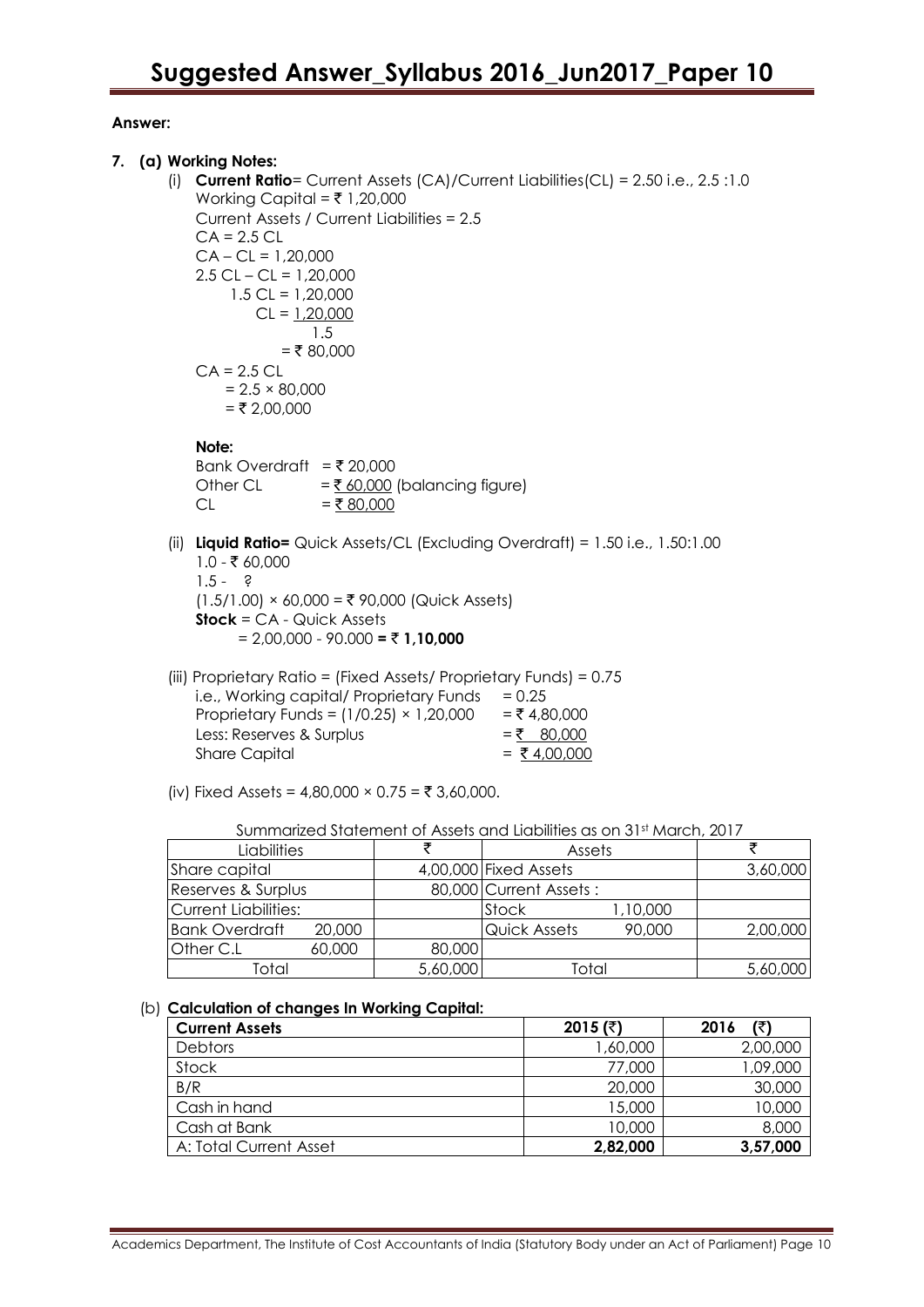# **Suggested Answer\_Syllabus 2016\_Jun2017\_Paper 10**

| <b>Current Liabilities</b>          | 2015 (₹) | 2016 (₹) |
|-------------------------------------|----------|----------|
| <b>Creditors</b>                    | 55,000   | 83,000   |
| B/P                                 | 20,000   | 16,000   |
| <b>B: Total Current Liabilities</b> | 75,000   | 99,000   |
| Working capital (A-B)               | 2,07,000 | 2,58,000 |

Increase in working capital =  $2,58,000 - 2,07,000 = ₹ 51,000$ .

## **8. (a) From the following data, compute the duration of the Operating Cycle for each of the two years:**

|                       | Year 1 $(3)$ | Year 2 (₹) |
|-----------------------|--------------|------------|
| Stock:                |              |            |
| <b>Raw Materials</b>  | 20,000       | 27,000     |
| Work-in-progress      | 14,000       | 18,000     |
| <b>Finished goods</b> | 21,000       | 24,000     |
| <b>Purchases</b>      | 96,000       | 1,35,000   |
| Cost of goods sold    | 1,40,000     | 1,80,000   |
| <b>Sales</b>          | 1,60,000     | 2,00,000   |
| <b>Debtors</b>        | 32,000       | 50,000     |
| <b>Creditors</b>      | 16,000       | 18,000     |

**Assume 360 days per year for computational purposes.**

#### **(b) The following information are available in respect of ABC company:**

| <b>Liabilities</b>          | Amount (₹) | <b>Assets</b>         | Amount (₹) |
|-----------------------------|------------|-----------------------|------------|
| <b>Equity share capital</b> |            | 1,20,000 Fixed Assets | 3,00,000   |
| <b>Retained Earnings</b>    |            | 40,000 Current Assets | 1,00,000   |
| 10% Long Term Debt          | 1,60,000   |                       |            |
| <b>Current Liabilities</b>  | 80,000     |                       |            |
|                             | 4,00,000   |                       | 4,00,000   |

**The company's total assets turnover ratio is 3, its fixed operating costs are** ` **2,00,000 and its variable operating cost ratio is 40%. The income tax rate is 50%. Calculate the different types of leverages, given that the face value of share is** ` **10. 6+6=12**

# **Answer:**

<sup>8.</sup> (a)

|                                                           | Year 1       | Year 2                |
|-----------------------------------------------------------|--------------|-----------------------|
| <b>Current Assets:</b>                                    | (20/96)x360  | $(27/135) \times 360$ |
| 1. Raw Material Stock= Stock of raw materials/Purchases x | $=75$ days   | $=72$ days            |
| 360                                                       |              |                       |
| 2. W1P turnover=(WIP/COGS)x360                            | (14/140)x360 | $(18/180) \times 360$ |
|                                                           | $=36$ days   | $=36$ days            |
| 3. Finished goods furnover= (Finished goods/COGS)x360     | (21/140)x360 | (24/180) x 360        |
|                                                           | $=$ 54 days  | $=48$ days            |
| 4. Debtors Turnover=(Debtors/Sales) x360                  | (32/160)x360 | (50/200)x360          |
|                                                           | $=72$ days   | $= 90$ days           |
| Total (A)                                                 | 237 days     | 246 days              |
| Creditors period = (Creditors/Purchases)x360              | (16/96)x360  | $(18/135) \times 360$ |
|                                                           | $=60$ days   | $=48$ days            |
| Total (B)                                                 | 60 days      | 48 days               |
| Operating Cycle=(A-B)                                     | $(237-60)$   | $(246 - 48)$          |
|                                                           | $=177$ days  | $=198$ days           |

Abbreviation used: COGS – Cost of Goods Sold.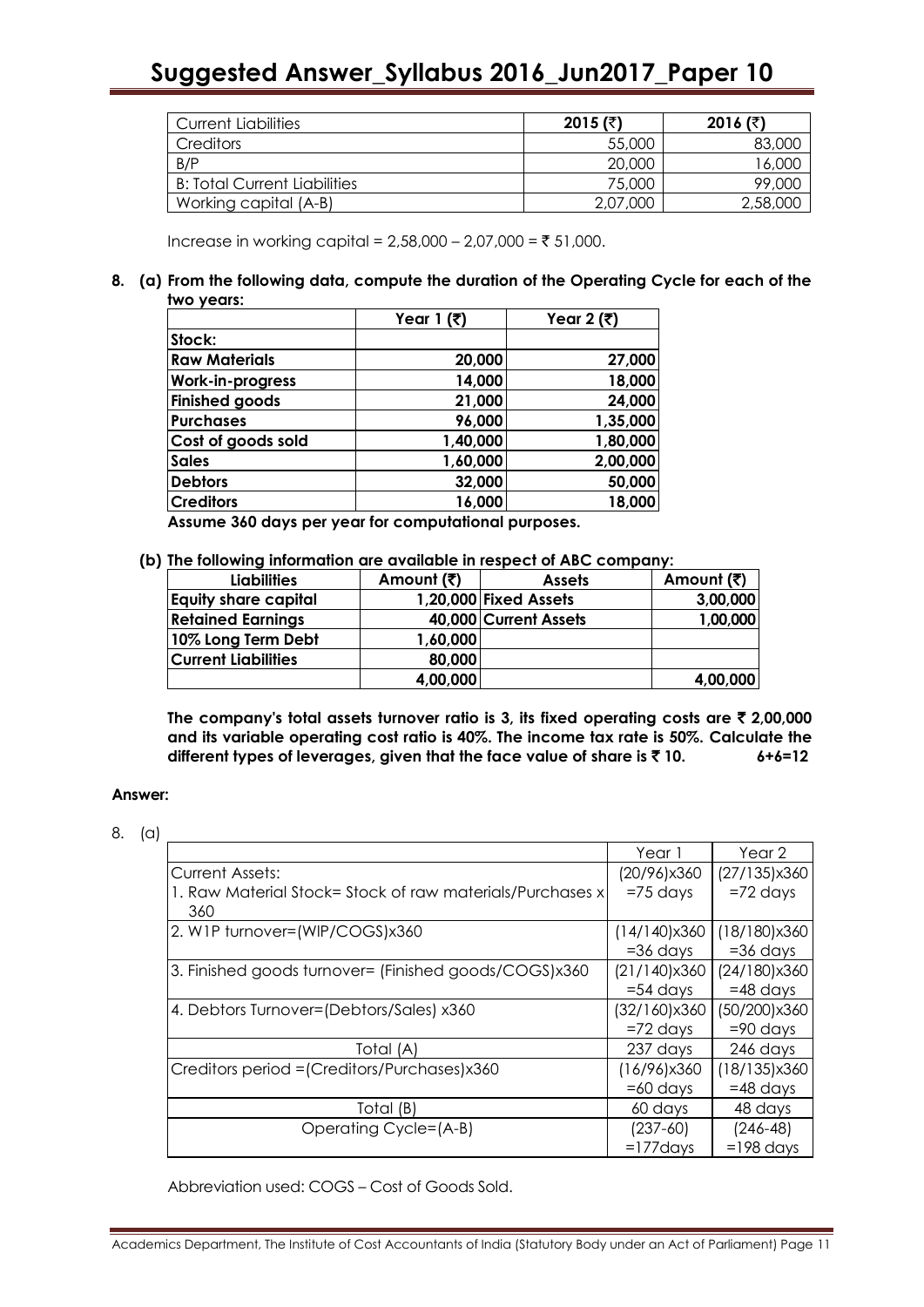(b) Total Assets Turnover Ratio = Sales / Total Assets = 3 Or, Sales/4,00,000 =  $3$ 

Or, Sales = 12,00,000

|                                  | ₹         |
|----------------------------------|-----------|
| Sales                            | 12,00,000 |
| Operating Cost (40%)             | 4,80,000  |
| Contribution                     | 7,20,000  |
| <b>Less Fixed Operating Cost</b> | 2,00,000  |
| EBIT                             | 5,20,000  |
| Less interest (10% of 1,60,000)  | 16,000    |
| <b>PBT</b>                       | 5,04,000  |
| Tax at 50%)                      | 2,52,000  |
| <b>PAT</b>                       | 2,52,000  |
| Number of shares                 | 12,000    |
| FPS                              | ₹ 21      |

Degree of Operating Leverage = Contribution/EBIT = 7,20,000/5,20,000 = 1.38 Degree of Financial leverage = EBIT / PBT = 5,20,000/5,04,000 = 1.03 Degree of Combined Leverage =  $1.38 \times 1.03 = 1.42$ 

- **9. (a) A company issued 10,000, 10% Preference Share of** ` **10 each, cost of issue is** ` **2 per share. Calculate cost of capital, assuming that the shares are issued (a) at par, (b) at 10% premium, and (c) at 5% discount.**
	- **(b) FB Chemical Ltd. has three potential projects, all with an initial cost of** `**20,00,000 and estimated life of five years. The capital budget for the year will only allow the company to accept one of the three projects. Given the discount rates and the future cash flows of each project, which project should the company accept? Project 1 has an annual cash flow of** ` **5,00,000 and discount rate of 6% Project 2 has an annual cash flow of** ` **6,00,000 and discount rate of 9% Project 3 has the following cash inflow and discount rate of 15%**

| Year              |           |          |          |          |          |
|-------------------|-----------|----------|----------|----------|----------|
| $ Cash Inflows$ ₹ | 10,00,000 | 8,00,000 | 6,00,000 | 2,00,000 | 1,00,000 |
|                   |           |          |          |          | 6+6=12   |

# **Answer:**

9. (a) Cost of preference capital, (Kp) = D/NP

Where,  $Kp = Cost$  of preference capital  $D =$  Annual preference dividend  $NP = Net$ proceeds of preference shares.

When issued at par: (₹ 10,000/10,000 × 8) × 100 =12.5%

- b) When issued at 10% premium:  $(\bar{\tau} 10,000/10,000 \times 9) \times 100 = 11.11\%$
- c) When issued at 5% discount: (₹ 10,000/10,000 × 7.5) × 100 = 11.11% =13.33%

# **(b) NPV = PV of Inflow - PV of outflow**

Project 1's NPV = ₹ [5,00,000 (.943+.889+.839+.792+.747) - 20,00,000] = ₹1,05,000 Project 2's NPV = ₹ [6,00,000 (.917+.841+.772+.708+.649) - 20,00,000] = ₹3,32,200 Project 3's NPV = ₹ 20,31,900 - 20,00,000 = 31,900. Project 2 should be accepted as its NPV is maximum.

# **10. Write short note on any three of the following: 4×3=12**

- **(a) Net Income Approach of Capital Structure**
- **(b) Capital Asset Pricing Model**
- **(c) Financial Leverage**
- **(d) Window Dressing**

## **Answer:**

**10. (a) Net Income Approach:** This approach was advocated by David Durand. According to this approach, capital structure has relevancc3 and a firm can increase the value of